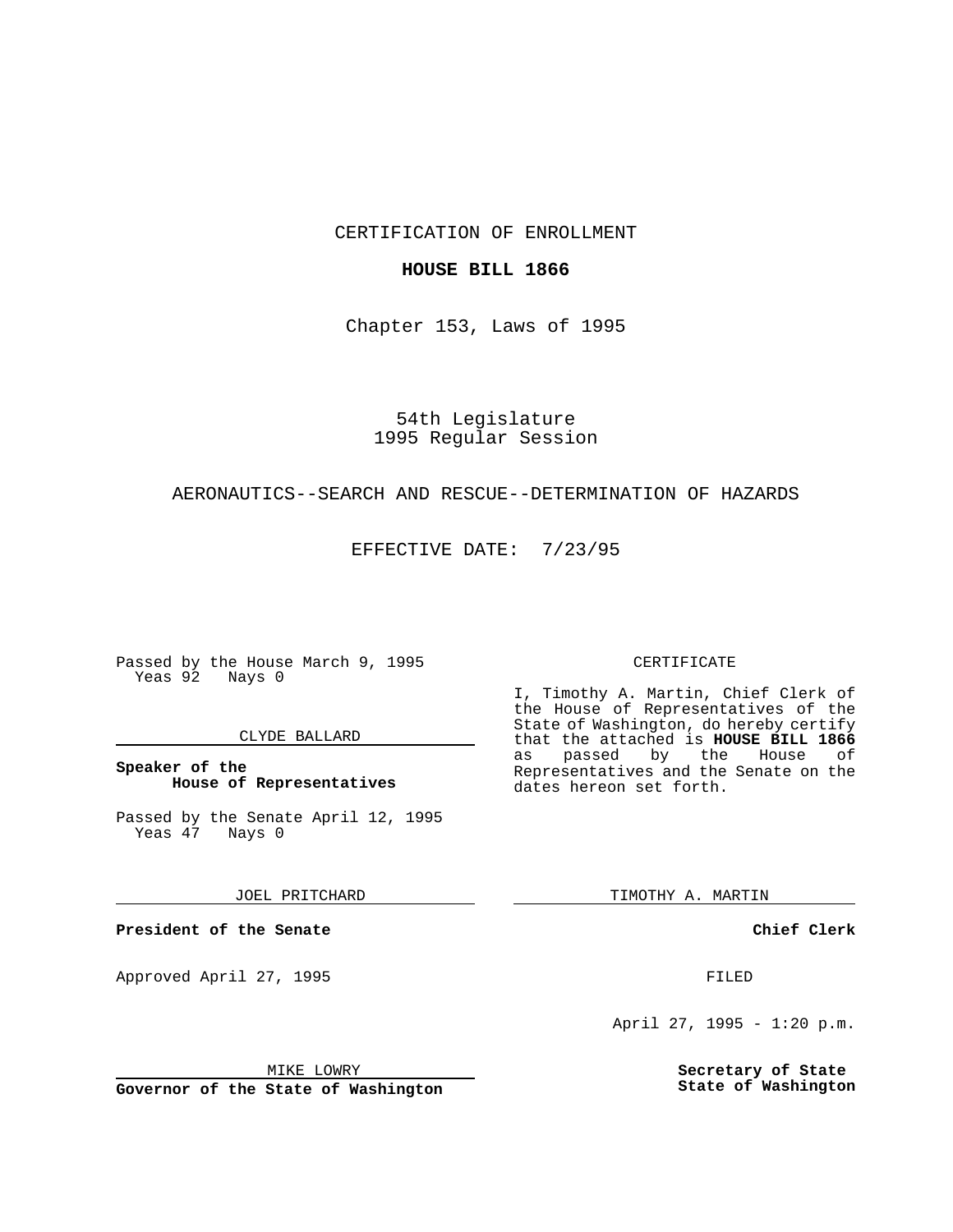# **HOUSE BILL 1866** \_\_\_\_\_\_\_\_\_\_\_\_\_\_\_\_\_\_\_\_\_\_\_\_\_\_\_\_\_\_\_\_\_\_\_\_\_\_\_\_\_\_\_\_\_\_\_

\_\_\_\_\_\_\_\_\_\_\_\_\_\_\_\_\_\_\_\_\_\_\_\_\_\_\_\_\_\_\_\_\_\_\_\_\_\_\_\_\_\_\_\_\_\_\_

Passed Legislature - 1995 Regular Session

**State of Washington 54th Legislature 1995 Regular Session By** Representatives Elliot, K. Schmidt and Benton

Read first time 02/13/95. Referred to Committee on Transportation.

 AN ACT Relating to aeronautics; amending RCW 47.68.340; adding a new section to chapter 47.68 RCW; and repealing RCW 47.68.370.

BE IT ENACTED BY THE LEGISLATURE OF THE STATE OF WASHINGTON:

 NEW SECTION. **Sec. 1.** A new section is added to chapter 47.68 RCW to read as follows:

 The aviation division is responsible for the conduct and management of all aerial search and rescue within the state. This includes search and rescue efforts involving aircraft and airships. The division is also responsible for search and rescue activities involving electronic emergency signaling devices such as emergency locater transmitters (ELT's) and emergency position indicating radio beacons (EPIRB's).

 **Sec. 2.** RCW 47.68.340 and 1984 c 7 s 361 are each amended to read as follows:

14 A structure or obstacle that obstructs the air space above ground or water level, when determined by the department after a hearing to be a hazard or potential hazard to the safe flight of aircraft, shall be plainly marked, illuminated, painted, lighted, or designated in a manner to be approved in accordance with the general rules of the